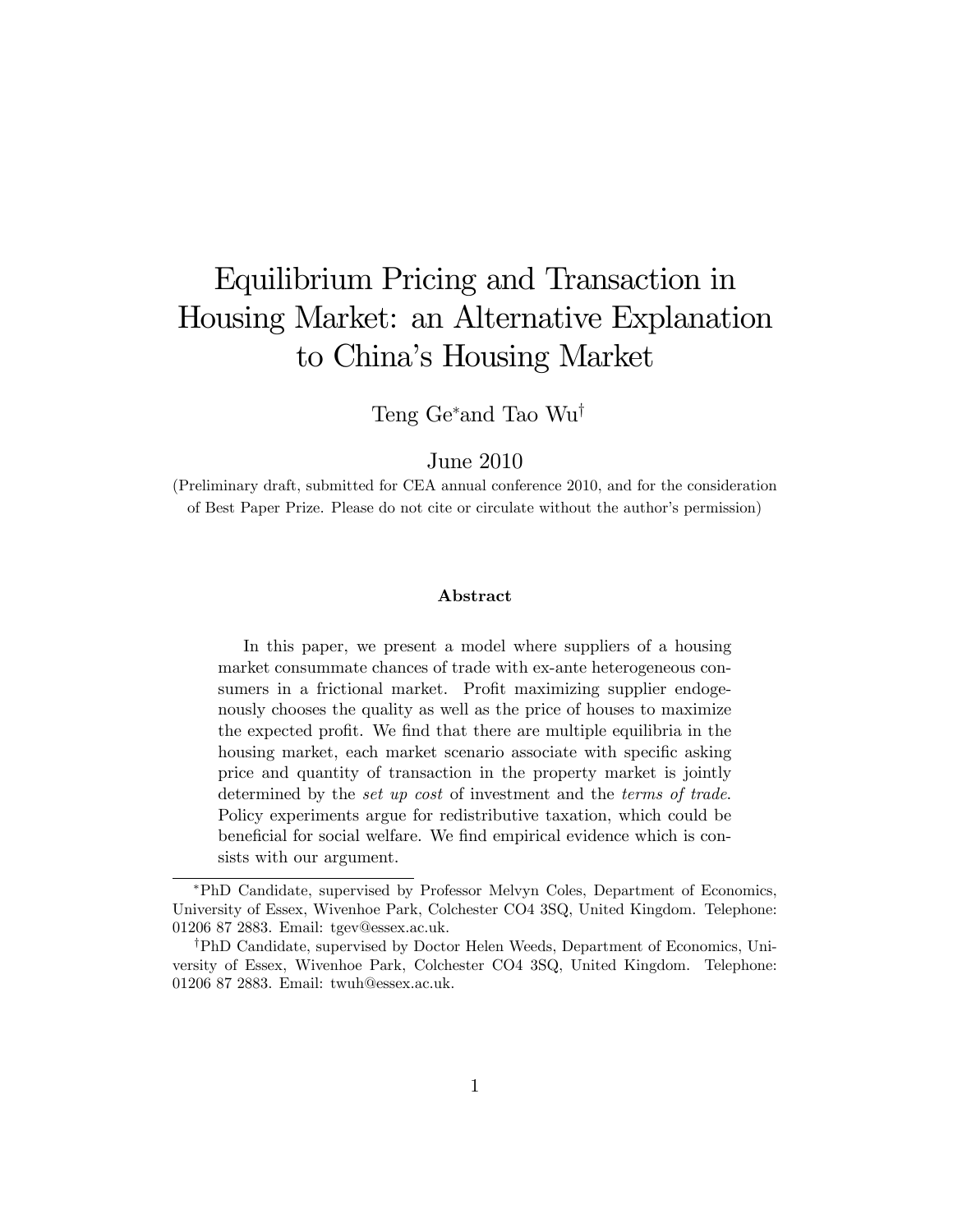### 1 Introduction

Property price in Chinaís housing market has been observed steady increases in almost a decade. According to UBS, the ratio of average home prices to average annual household incomes is almost 10 times in 2008. What's more, to buy a 100-square-metre home in the capital, the average Beijing household must now spend 17 year's income.<sup>1</sup> The property price is now arguably regarded as overheated. Researchers and policy makers debate on reasons and solutions to over-heated property market. It is widely accepted that the hot property price is mainly derived by speculative investment in housing market and demand of tax revenue of local government. Policies to curb the soaring property price were set to deter entry of supplier and speculative investment by limiting loans from banks or increasing down payment, in some cities more restricted policies like rationing were adopted. However, we argue that given observed property price is based upon mutually agreed transactions in the market, therefore the price must reflect the terms of trade of buyers and sellers. In this project, we investigate how do the terms of trade determine different equilibria of price and transaction in a housing market, which equilibrium if socially efficient and how to use public policy to implement the efficient allocation?

We discuss our theory based on a random-search-and-price-posting model. Ex-ante heterogeneous buyers are differentiated in their disposable wealth, whereas the sellers endogenously choose to invest to building a certain type of house bearing a set up cost before contacting a buyer. Sellers commit to a price on their house; however, the price cannot be conditional on buyerís type due to private information on personal wealth. A trade is consummated based on mutually agreement, under individual rationality; the price reflects the terms of trade in the market for each side. Depends on the distribution of buyers wealth and sellerís set up cost, we show there are three equilibria: where in the first one sellers invest more in high quality and charge high price to sell to high type buyers; in the second case, sellers set up low quality houses and serve low type buyers exclusively by posting a low price; in the third equilibrium, sellers built houses acceptable for all types of buyer and charge a price that is affordable for anyone. The first two cases, the market serves one type of buyers exclusively due to unequal distribution of wealth

<sup>&</sup>lt;sup>1</sup>See *The Economist*, 2010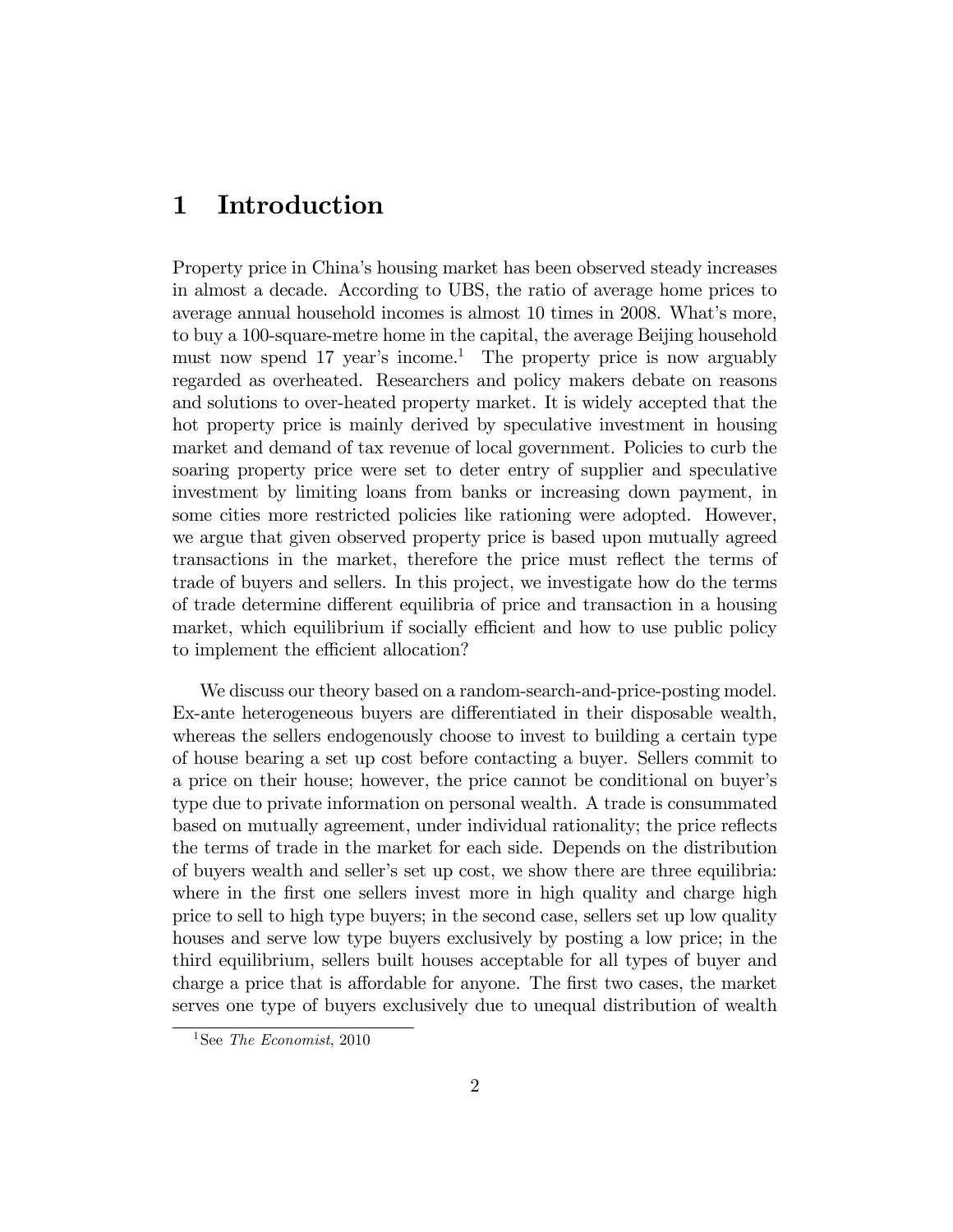across buyers. In the first equilibrium, it is because of either the proportion of high type buyers is sufficiently high, or the wealth of low type buyers is sufficiently low; the second equilibrium arises because of the reverse. In an economy where the wealth distribution is relatively equal, the third equilibrium arises where the market serves all type of agents. Furthermore, the set up cost and terms of trade determined the type of houses sellers built, given the type of houses; asking price sellers posted plays a role as screening mechanism justifies the buyers' strategy in equilibrium. We believe that the first equilibrium describes the current Chinese housing market.

Base on our model, we argue that the steady increase in property price is due to inequality distribution of income and economic growth. If the high income buyers benefit more from the economic growth, this will drive the economy moves to the equilibrium where seller built high quality house and charge high price. On the other hand, if the proportion of high wealth buyer is getting larger or income of low health people is getting higher, the seller will serve the low wealth buyer as well, the property price will lower and so does the set up cost.

Housing market is a typical market with trade frictions. Searching buyers and sellers coexist in the market implies the price Öles to clear out the property market. The search literature on housing market, include Wheaton (1990), Carrillo (2006), and Albrecht et.al. (2007, 2009), they mainly focus on times of trade and equilibrium pricing. Most of the literatures use the search-and-bargaining framework. This is applicable to countries like U.S. or U.K., but not in China, especially for the market of first-hand houses, in which case the sellers typically advertise the property with an asking price, more often than not, the trade is consummated on the asking price. We believe that, the price posting game is more consistent with the facts of Chinese property market and simplifies our analysis. The theoretical framework of our model is similar to Acemoglu (1999), who used search model with Nash bargaining to explain income and unemployment dispersion in U.S. labor market. In his paper, Örms chose either a skilled job or unskilled job to create then recruit workers through random matching. The high type job only suit for skilled workers but both skilled worker and unskilled workers are suitable for unskilled jobs. The price posting framework in our model generates very different equilibrium behavior. The separating equilibrium when both types of workers will be hired does not hold in our model. The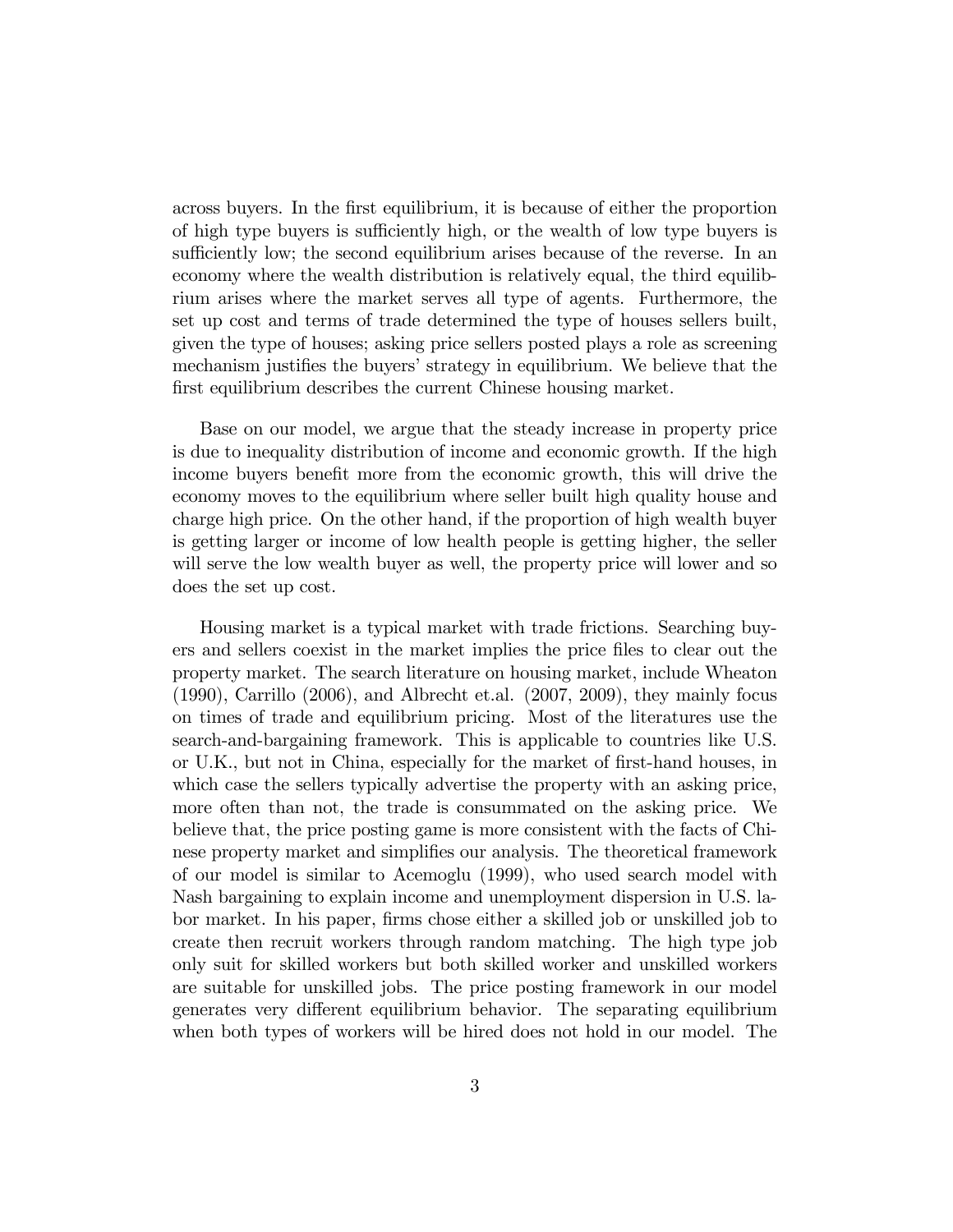uniform pricing strategy generates two separating equilibria, in each of them only one type of buyer will be served.

The set up cost, and hence the quality of houses, is endogenously determined in our model. Most of search models of housing market assumed ex-ante homogenous, but ex-post heterogeneous of matching specific qualities. In the later case, there are two possible equilibria may arise, in the first one, if the expected profit margin is positive, the trade will consummated at the reservation value of sellers given the ex-ante cost of investment, or, on the other hand, the market will be shut down if the expected profit margin is non-positive. Our set up avoided this problem by letting sellers making ex-ante investment decisions.

Our model has some interesting comparative static properties which allow us to do policy experiments. For example, by imposing re-distributive taxation, the government tax agents with high income and subsidies these with low incomes. In our model, such policy will drive down the profit margin of sellers who choose to serve high type buyers exclusively, the trade-offs is in favor of serving both types of buyers. Through, the final result depends on the set up cost for different type of houses but the asking price of sellers will be reduced. Second, we discussed the consequences of current housing market policies including tightening restrictions on down pay request of land transactions and increasing the requirement of mortgage application. Our model predicts that such policy will increases the set up cost of sellers hence reduces the profit margin in serving both types of buyers, the market in favor of serving high type buyers exclusively hence it will increase the property price. There are cases, when set up price is sufficiently high, market fiction causes the typical hold up problem and the housing market will shut down.

We start with simplest case by presenting a one-shot-game, then the social welfare and policy experiments are discussed in the following section. Section 3 list empirical evidence we collected related to our theoretical arguments. Then we move to the dynamic model. Final section concludes.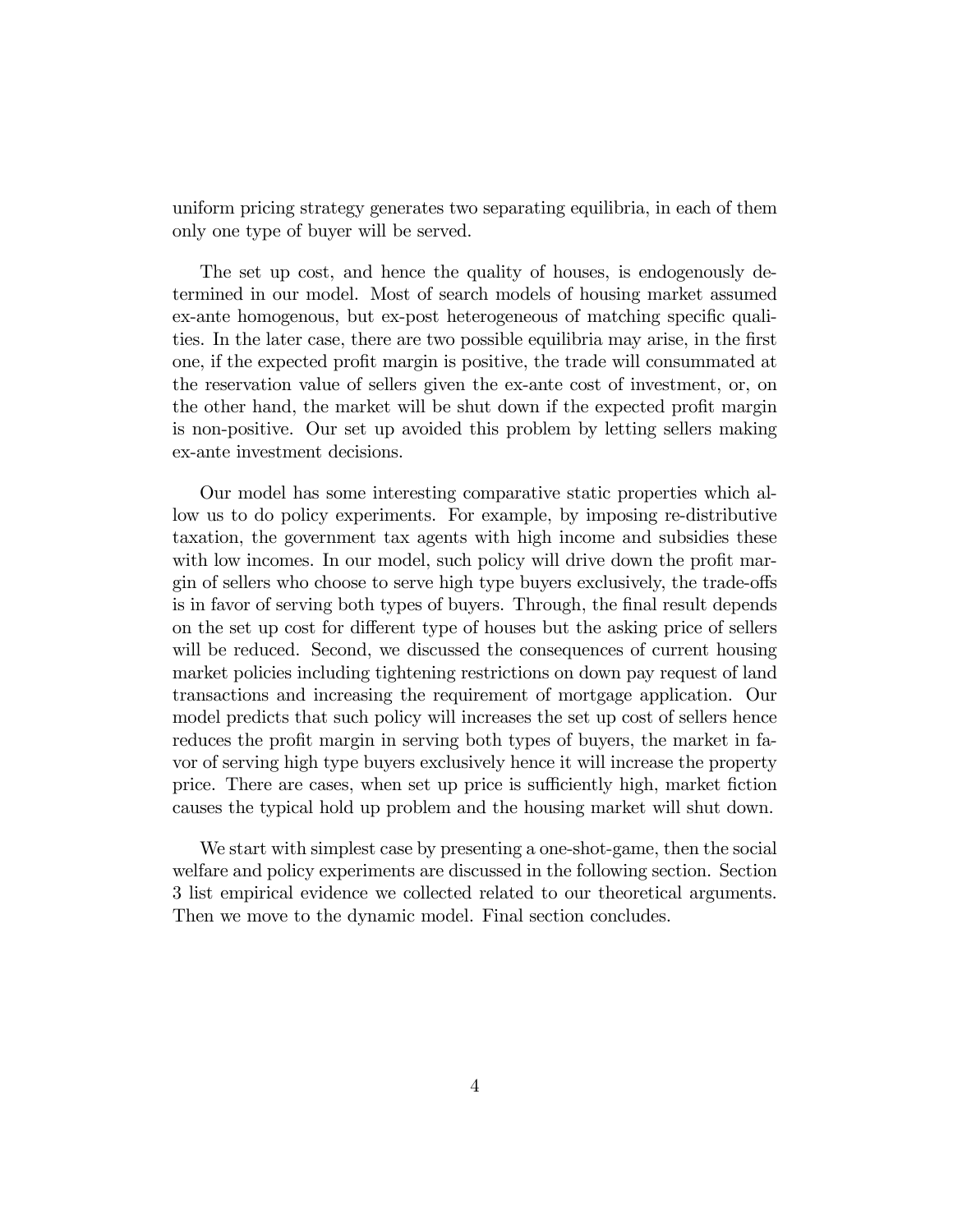### 2 The Static Model

#### 2.1 The model setups

We consider a simple housing market with one-shot game. Two types of agents: ex-ante homogeneous sellers and ex-ante heterogeneous sellers. The measure of buyer is fixed at an unit mess and the sellers is s. Proportion  $\lambda$ of the buyers are high type in a sense that the reservation value  $I^H$  is lower than the  $1 - \lambda$  are low type buyers with a higher reservation value  $I^L$ .

Sellers in the market becomes active if they pay a cost  $k_i$  to build a particular type of house. A house can take three types, good (G), bad (B), and mediate (M), with associated cost  $k_G > k_M > k_B$ . Active sellers set a price to on the unit of house. The price is a take-it-or-leave-it offer, which the seller is committed to trade with. Buyers randomly search among sellers.

Suppose the matching is frictional. The market tightness is measured by the seller-buyer ratio, which is s. It measures the terms of trade in the housing market. Matching frictions are modeled using a standard constant return to scale matching technology. Each buyer matches with a firm with flow probability  $\alpha(s)$ , and each seller matches with a worker with flow probability  $\alpha(s) = s\mu(s)$ , and we have  $\alpha' > 0$  and  $\mu' < 0$ . We also assume that  $\alpha$ and  $\mu$  map the extended positive real numbers  $(0,\infty)$  onto themselves, so  $\alpha(0) = \mu(\infty) = 0$  and  $\alpha(\infty) = \mu(0) = \infty$ . In words, if there are very few buyers per seller, buyer Önd seller arbitrarily quickly and seller cannot sell her house, and conversely if there are many buyers per seller. We also assume that  $\mu$  is concave. These technical conditions guarantee the existence of interior equilibria and efficient allocations. A match is consummated-turned into a transaction of a house from seller to buyer upon the agreement of both parties.

### 2.2 Equilibrium pricing and transaction

The expected present value of a seller,  $V^S$  can be defined by

$$
V^{S}(k_{i}, p_{i}) = \max_{k_{i}, p_{i}} -k_{i} + \mu(s)[\lambda \beta^{H} p_{i} + (1 - \lambda) \beta^{L} p_{i}],
$$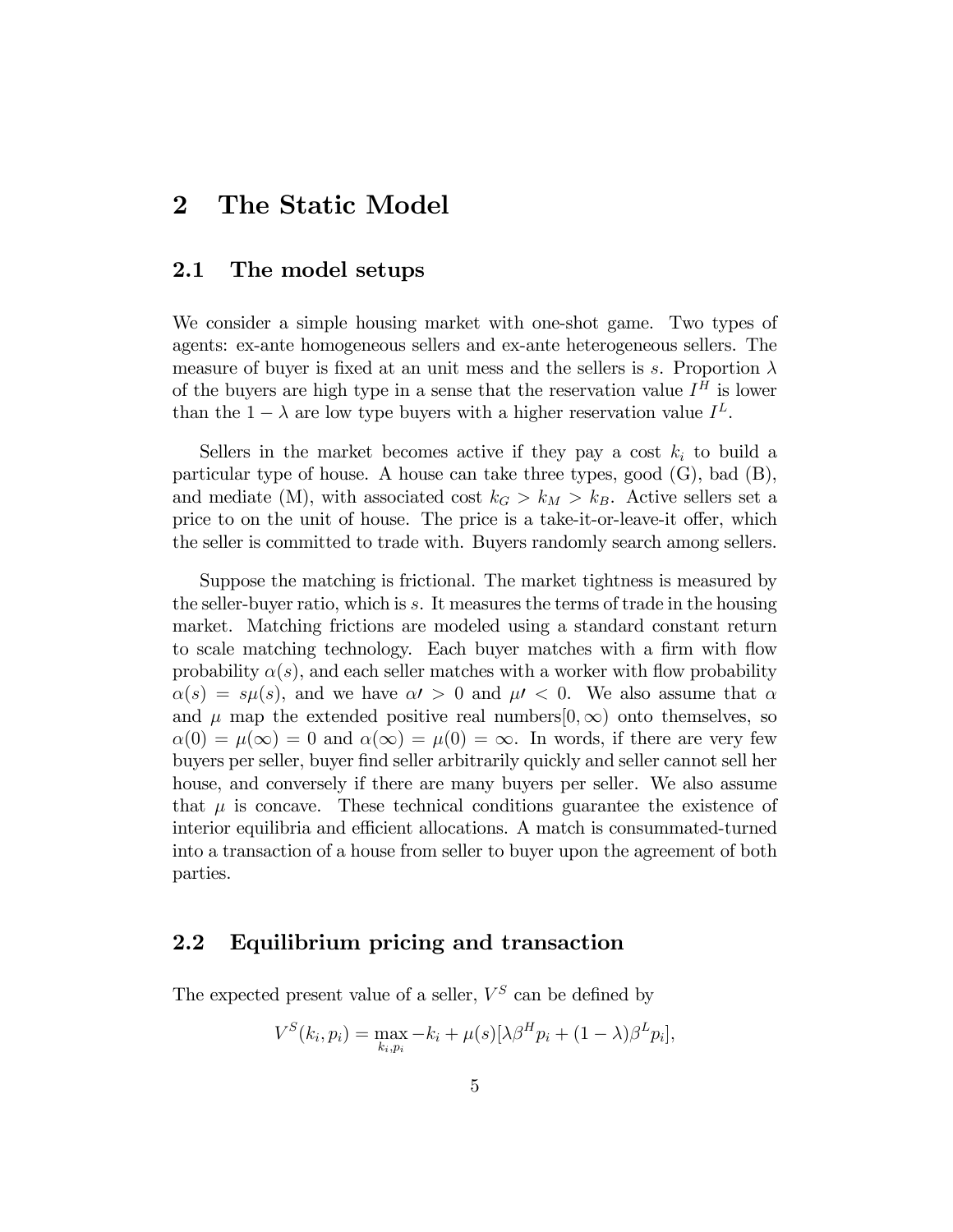

Figure 1: Buyers' utility and income, and sellers' investment choices.

where  $\beta^H$  is the probability that a high type buyer is accepted the price and the transaction completes, similar explains for  $\beta^L$ .

The expected present value of a type  $H$  buyer will be

$$
V^H = \max{\alpha(s)(u_i^H + y^H - p_i) + [1 - \alpha(s)]y^H, y^H}
$$
  
=  $\max{\alpha(s)(u_i^H - p_i) + y^H, y^H}$ , s.t.  $p_i \le y^H$ .

Similarly, the value of a  $L$  type buyer will be

$$
V^{L} = \max\{\alpha(s)(u_i^{L} - p_i) + y^{L}, y^{L}\}, \text{ s.t. } p_i \leq y^{L},
$$

where  $u$  is a realization of the valuation of the house. The profit maximizing sellers will choose  $k_G > k_M > k_B$  such that  $u_G^H = y^H > u_G^L$ ,  $u_B^L = y^L > u_B^H$ and  $u_M^L > u_M^H = y^L$ . Then we can draw the following figure:

In the first best case, all the information is complete, so sellers can set a price  $p_i$ , which will be charged up to the total disposable income of type  $i$ buyers. For the equilibrium 1, which the buyers' choice is  $\{\beta^H = 1, \beta^L = 0\},\$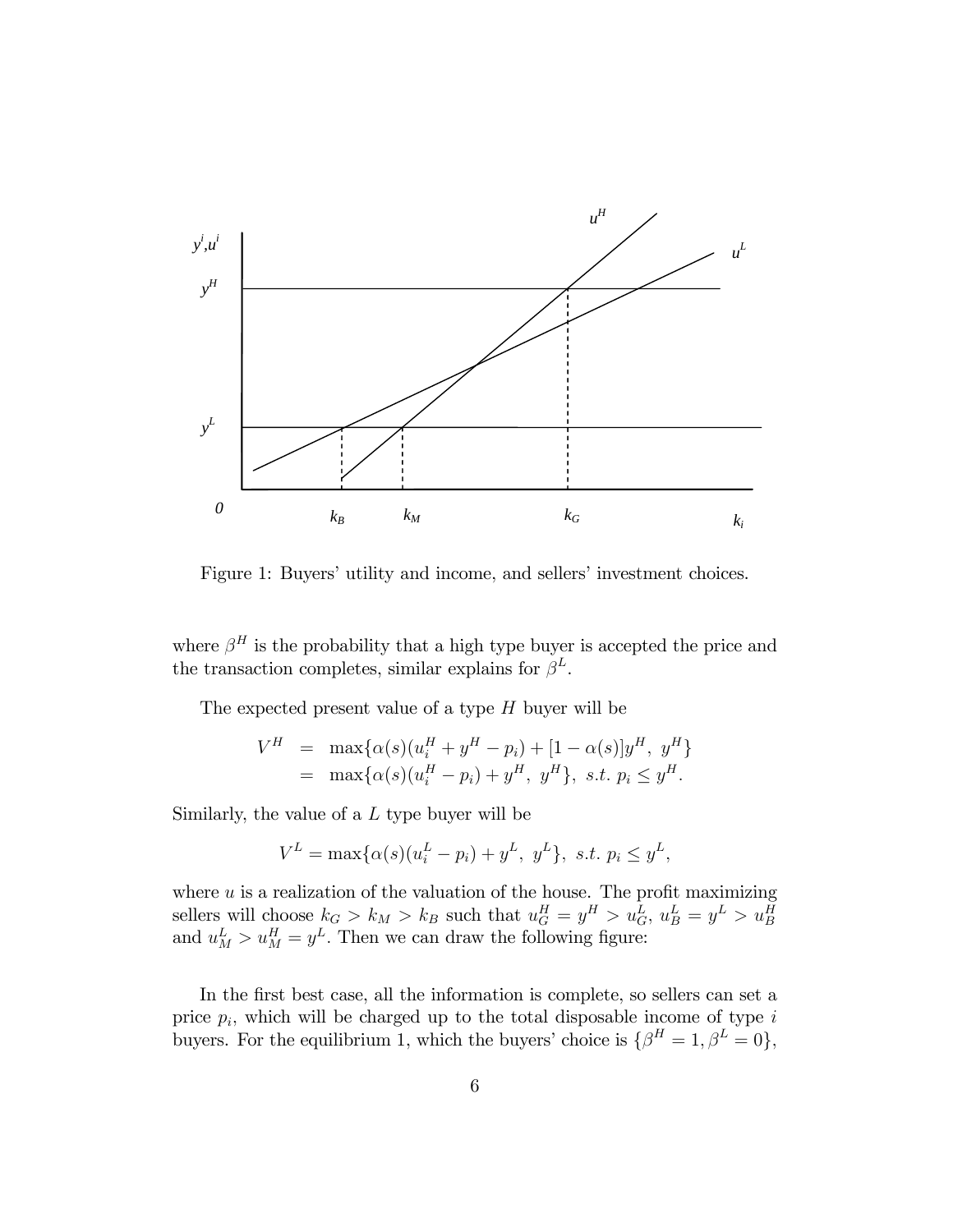the value function of the low type buyers is just  $y<sup>L</sup>$  since they choose not to buy, while the expected value function of the high type buyers is,

$$
V_H^B = \alpha(s)(u_G^H - p^H) + y^H,
$$

where the optimal pricing choice of sellers is  $p^H = y^H + \tau$ . Note that  $u_G^H$  –  $p^H > 0 > u_G^L - p^H$ , so low type buyers have no incentive to buy such a house. Then the expected value function of sellers when they choose to serve high type buyers exclusively is,

$$
V_H^S = -k_G + \mu(s)\lambda y^H. \tag{1}
$$

For the equilibrium 2, which the buyers' choice is  $\{\beta^H = 0, \beta^L = 1\}$ , the value function of the high type buyers is just  $y<sup>H</sup>$  since they choose not to buy, while the expected value function of the low type buyers is,

$$
V_L^B = \alpha(s)(u_B^L - p^L) + y^L,
$$

where the optimal pricing choice of sellers is  $p^L = y^L$ . Note that  $u_B^L - y^L =$  $0 > u_B^H - y^L$ , so high type buyers have no incentive to buy such a house. Then the expected value function of sellers when they choose to serve low type buyers exclusively is,

$$
V_L^S = -k_B + \mu(s)(1 - \lambda)y^L.
$$
 (2)

For the equilibrium 3, which the buyers' choice is  $\{\beta^H = 1, \beta^L = 1\}$ , the expected value functions are,

$$
V_H^B = \alpha(s)(u_M^H - p^M) + y^H,
$$
  
\n
$$
V_L^B = \alpha(s)(u_M^L - p^M) + y^L.
$$

where the optimal pricing choice of sellers is  $p^M = y^L$ . Note that  $u_M^L - y^L >$  $u_M^H - y^L = 0$ , the consumer surplus of the high type buyers is zero, so they are indifferent between buying such a house or not; meanwhile low type buyers receive a consumer surplus  $u_M^L - y^L$ . Then the expected value function of sellers when they choose to serve both types of buyers is,

$$
V_M^S = -k_M + \mu(s)[\lambda y^L + (1 - \lambda)y^L] = -k_M + \mu(s)y^L.
$$
 (3)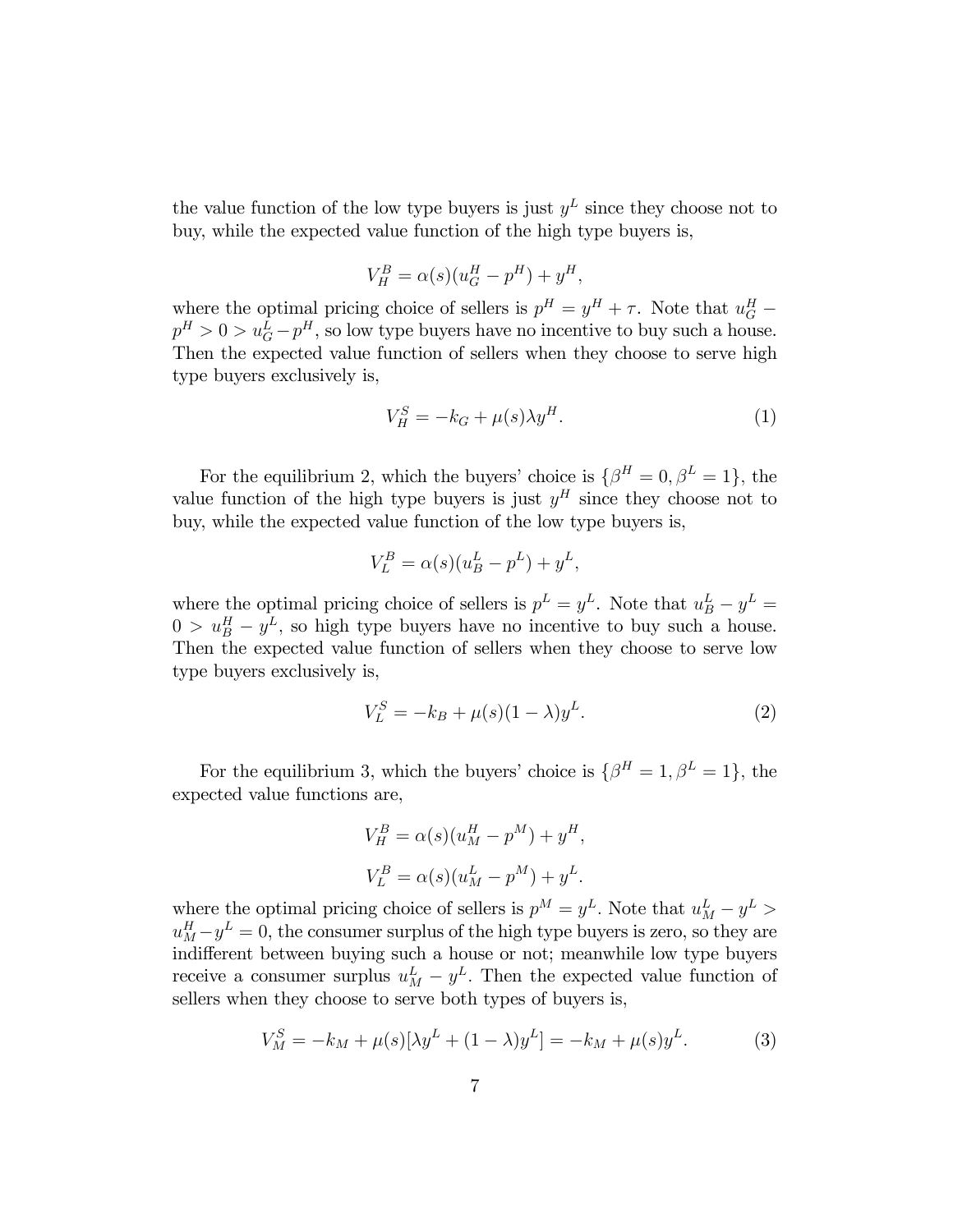We can derive the critical conditions by comparing these three expected value functions of sellers in three equilibria. Comparing equation (1) and (2), equilibrium  $1$  is better off if and only if,

$$
k_G - k_B < \mu(s)[\lambda y^H - (1 - \lambda)y^L].
$$

Comparing equation  $(1)$  and  $(3)$ , equilibrium 1 is better off if and only if,

$$
k_G - k_M < \mu(s)[\lambda y^H - y^L].
$$

Comparing equation  $(2)$  and  $(3)$ , equilibrium 2 is better off if and only if,

$$
k_M - k_B > \mu(s) \lambda y^L.
$$

Let us denote  $\gamma = \mu(s)[\lambda y^H - y^L]$  and  $\delta = \mu(s)\lambda y^L$ , three indifference functions becomes:

$$
k_B = k_G - (\gamma + \delta) \tag{4}
$$

$$
k_G = k_M + \gamma \tag{5}
$$

$$
k_B = k_M - \delta \tag{6}
$$

**Proposition 1** Given the income of the low type buyers  $y^L$  unchanged, as the income of the high type buyers  $y<sup>H</sup>$  increases, sellers are more likely to invest  $k_G$ , equilibrium 1 are more likely to achieve.

**Proof.** Recall that  $\gamma = \mu(s)[\lambda y^H - y^L]$  and  $\delta = \mu(s)\lambda y^L$ , when the proportion of high type buyers  $\lambda$  increases,  $\gamma$  increases,  $\delta$  remains unchanged and  $\gamma + \delta$ increases, so we can find that equations  $(4)$  and  $(5)$  shift to right, as shown in Figure 3. It is obvious that the area of " $G$ ", which denotes the possibility of equilibrium 1 increases, and the area of " $M$ ", which denotes the possibility of equilibrium 2 decreases. Given  $y^L$  unchanged, if  $y^H$  increases, the relative income  $y^H/y^L$  increases, sellers are more likely to invest  $k_G$ , serve the high type buyers exclusively.  $\blacksquare$ 

We can also discuss the effects to equilibria when the proportion of high type buyers  $\lambda$  changes, but it seems impossible to change  $\lambda$  in a static model. However, the relative income  $y^H/y^L$  can be affected immediately by some government policies, we will discuss the effects of those policies later.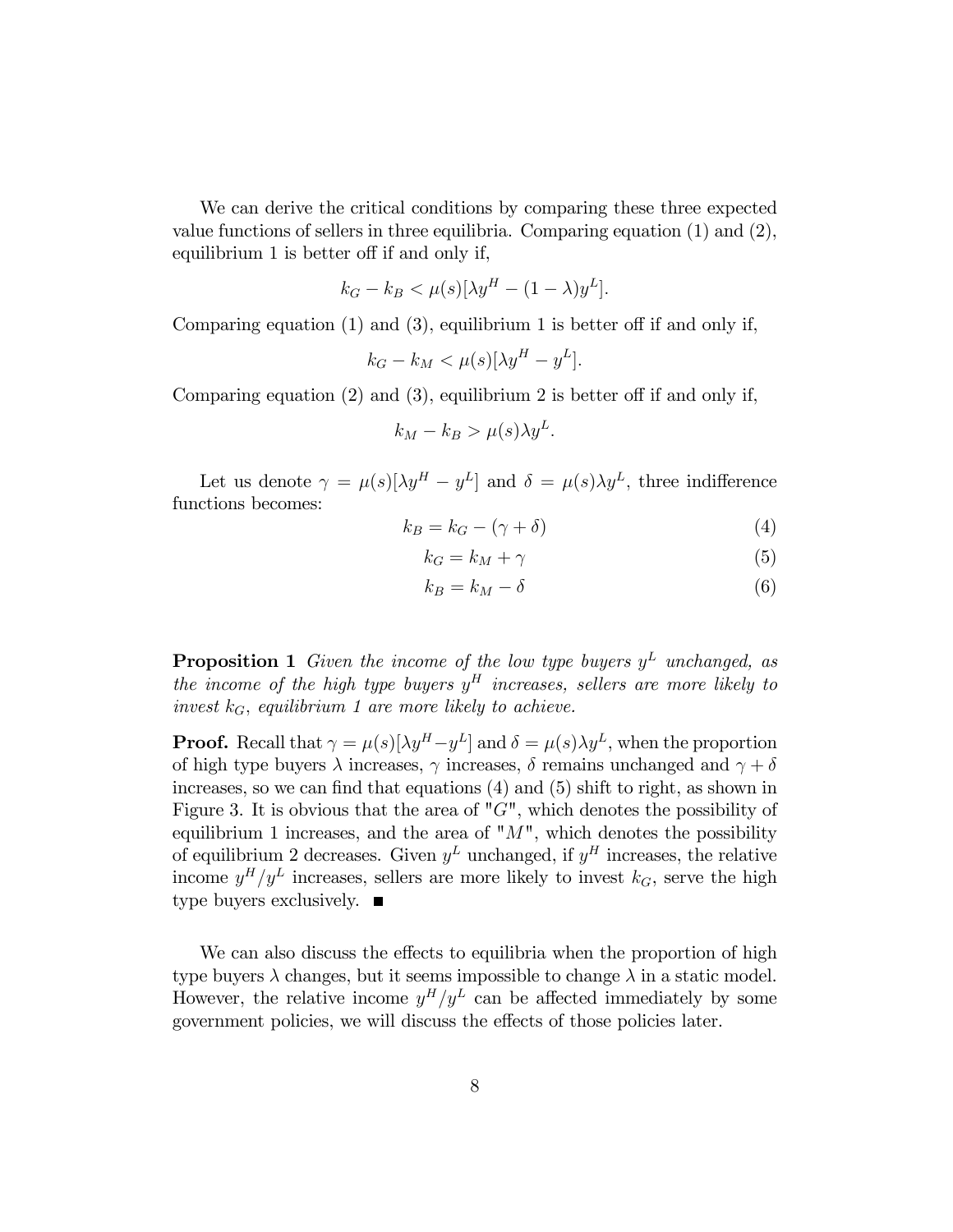

Figure 2: The equilibria in housing market.



Figure 3: The effects when relative income increases.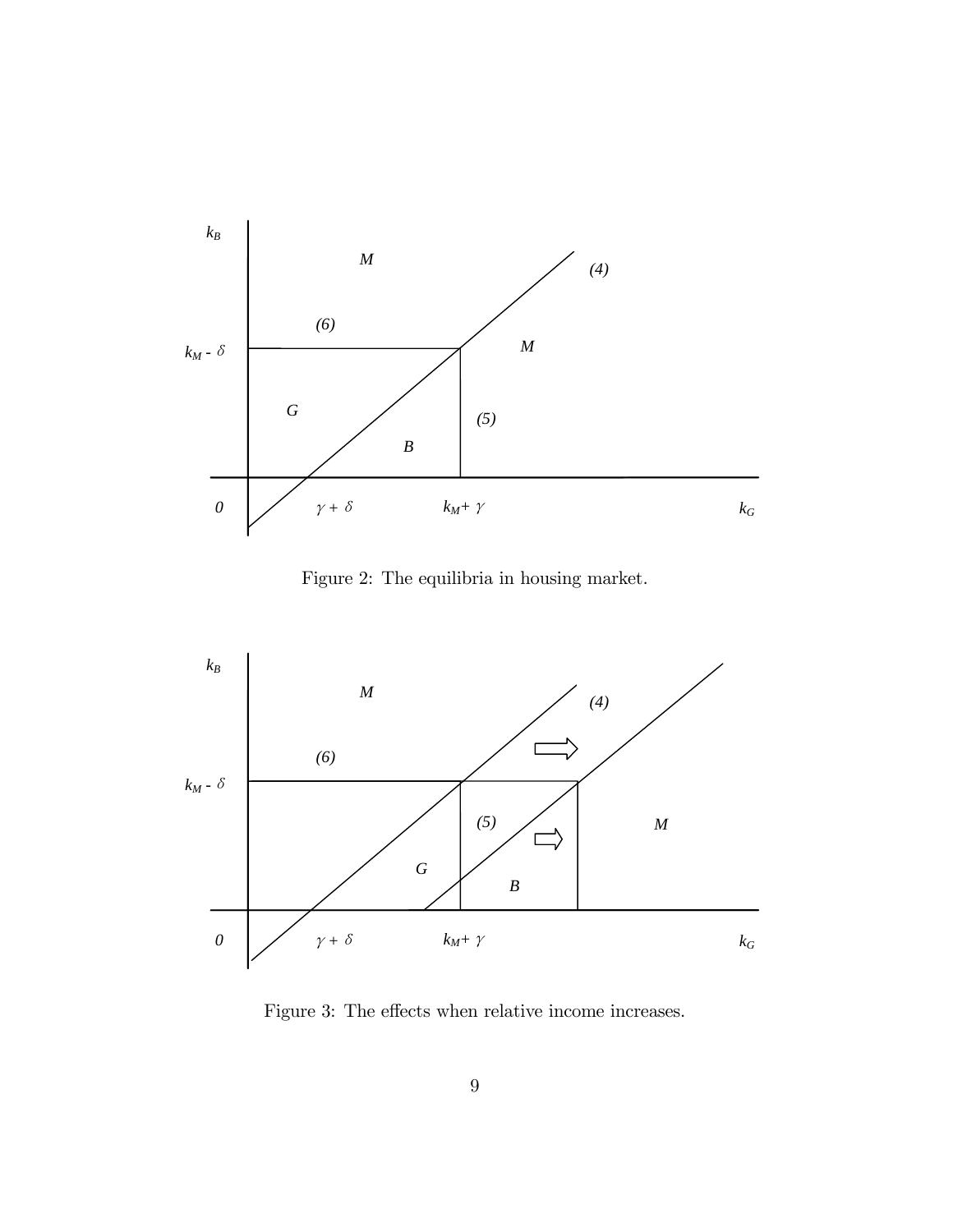### 2.3 Social Welfare

Now we can solve the social welfare functions for three equilibria, and work out the optimal choice of the social planner. Recall  $u_G^H = y^H > u_G^L$ ,  $u_B^L =$  $y^L > u_B^H$  and  $u_M^L > u_M^H = y^L$ , the social welfare functions are,

$$
SW_G = \lambda V_H^B + (1 - \lambda)V_L^B + sV_H^S = \lambda y^H + (1 - \lambda)y^L + \alpha(s)\lambda y^H - sk_G, \tag{7}
$$

$$
SW_B = \lambda V_H^B + (1 - \lambda)V_L^B + sV_L^S = \lambda y^H + (1 - \lambda)y^L + \alpha(s)(1 - \lambda)y^L - sk_B, \tag{8}
$$

$$
SW_M = \lambda V_H^B + (1 - \lambda)V_L^B + sV_M^S = \lambda y^H + (1 - \lambda)u_M^L + \alpha(s)y^L - sk_M
$$
 (9)

Then we can derive the following proposition in relation to social welfare,

**Proposition 2** The social planner's optimal choice will always be pooling equilibrium if sellers choose to serve both types of buyers; the social planner may still prefers a pooling equilibrium than separating equilibria when sellers choose to serve exclusively high or low type buyers.

**Proof.** Comparing equation (7) and (8), government prefers equilibrium 1 if and only if,

$$
k_G - k_B < \mu(s)[\lambda y^H - (1 - \lambda)y^L].
$$

We should notice that  $u_M^L > u_M^H = y^L$ , then

$$
SW_M = \lambda y^H + (1 - \lambda)u_M^L + \alpha(s)y^L - sk_M > \lambda y^H + (1 - \lambda)y^L + \alpha(s)y^L - sk_M
$$

Comparing equation (7) and (9), government prefers equilibrium 3 if and only if,

$$
k_G - k_M > \mu(s)[\lambda y^H - y^L].
$$

Comparing equation (8) and (9), government prefers equilibrium 3 if and only if,

$$
k_M - k_B < \mu(s) \lambda y^L.
$$

Recall the equations  $(4),(5)$  and  $(6)$ , we can find that government always prefers equilibrium 3 if it is also the optimal choice for sellers. However, the reverse does not hold because  $u_M^L > y^L$ .

The intuition is simple, since seller can choose the set up cost  $k_i$  to take all the consumer surplus in separating equilibria 1 and 2; when they serve high or low type buyers exclusively. When sellers want to serve both types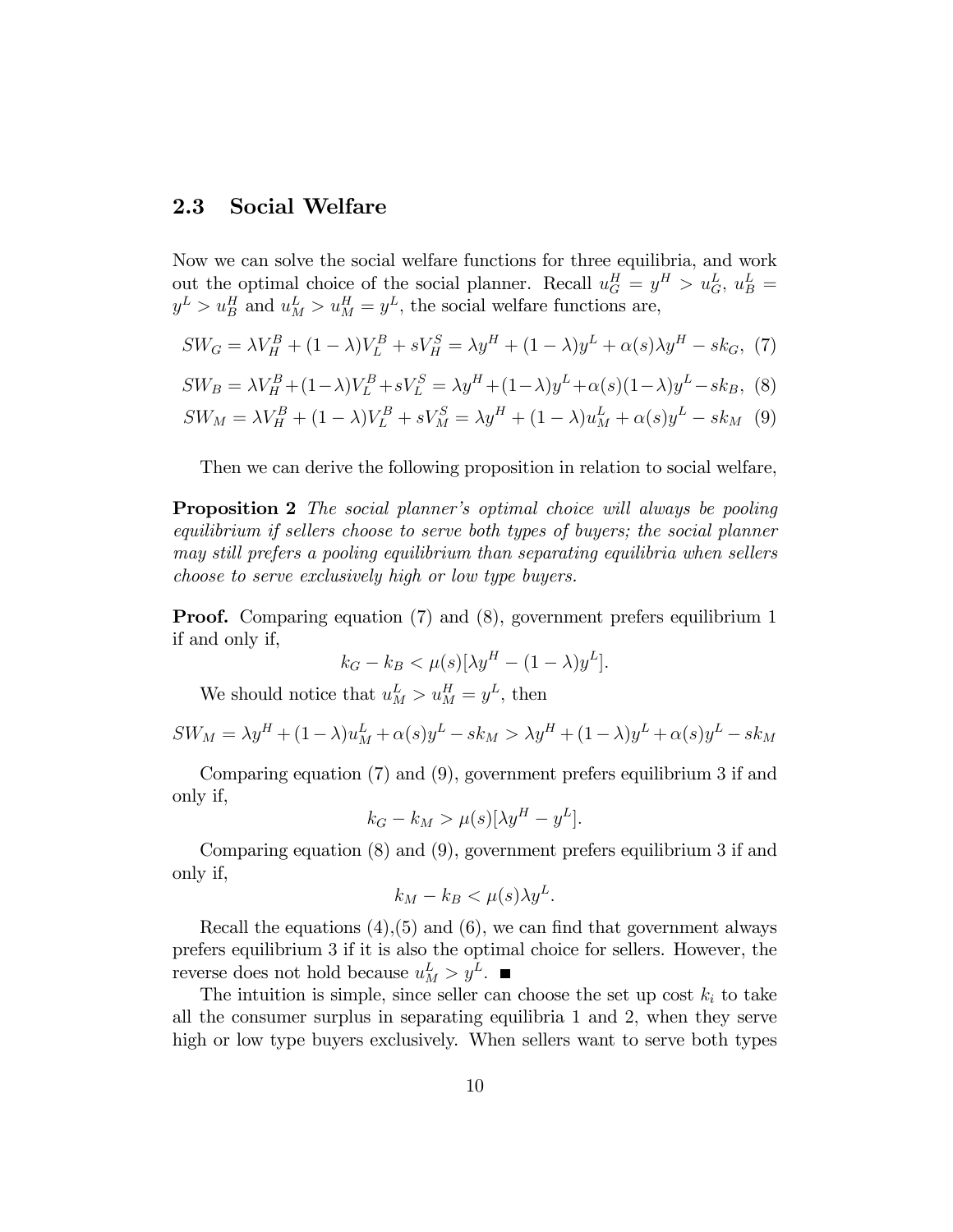of buyers, they have to choose a house price  $y^L = u_M^H < u_M^L$ . In such a case, all the consumer surplus of the high type buyers is taken but some consumer surplus of the low type buyers is remaining. Social planner has more incentive than sellers to implement the pooling equilibrium and to make more buyers get houses.

### 2.4 Policy Implications

By knowing that government have more incentive than sellers to implement a equilibrium of more houses, we can analyze some different policies following this objective.

#### 2.4.1 Tax on buyers

Social planner charges a tax  $t$  from high type buyers, and transfer it to the low type buyers. Each low type buyer receives a transfer  $\frac{\lambda}{1-\lambda}t$ , We assume that  $y^L + \frac{\lambda}{1-\lambda}$  $\frac{\lambda}{1-\lambda}t < y^H - t$ , so the high type buyers are still richer than low type buyers after this process of tax and transfer. Following the similar procedure as the benchmark model, we can work out the expected value of sellers in three types of equilibria.

For the equilibrium 1, which the buyers' choice is  $\{\beta^H = 1, \beta^L = 0\}$ , the value function of the low type buyers is just  $y^L + \frac{\lambda}{1-\lambda}$  $\frac{\lambda}{1-\lambda}t$  since they choose not to buy, while the expected value function of the high type buyers is,

$$
V_H^B = \alpha(s)(u_G^H - p^H) + y^H - t,
$$

where the optimal pricing choice of sellers is  $p^H = y^H - t$ . Then the expected value function of sellers when they choose to serve high type buyers exclusively is,

$$
V_H^S = -k_G + \mu(s)\lambda(y^H - t). \tag{10}
$$

For the equilibrium 2, which the buyers' choice is  $\{\beta^H = 0, \beta^L = 1\}$ , the value function of the high type buyers is just  $y<sup>H</sup> - t$  since they choose not to buy, while the expected value function of the low type buyers is,

$$
V_L^B = \alpha(s)(u_B^L - p^L) + y^L + \frac{\lambda}{1 - \lambda}t,
$$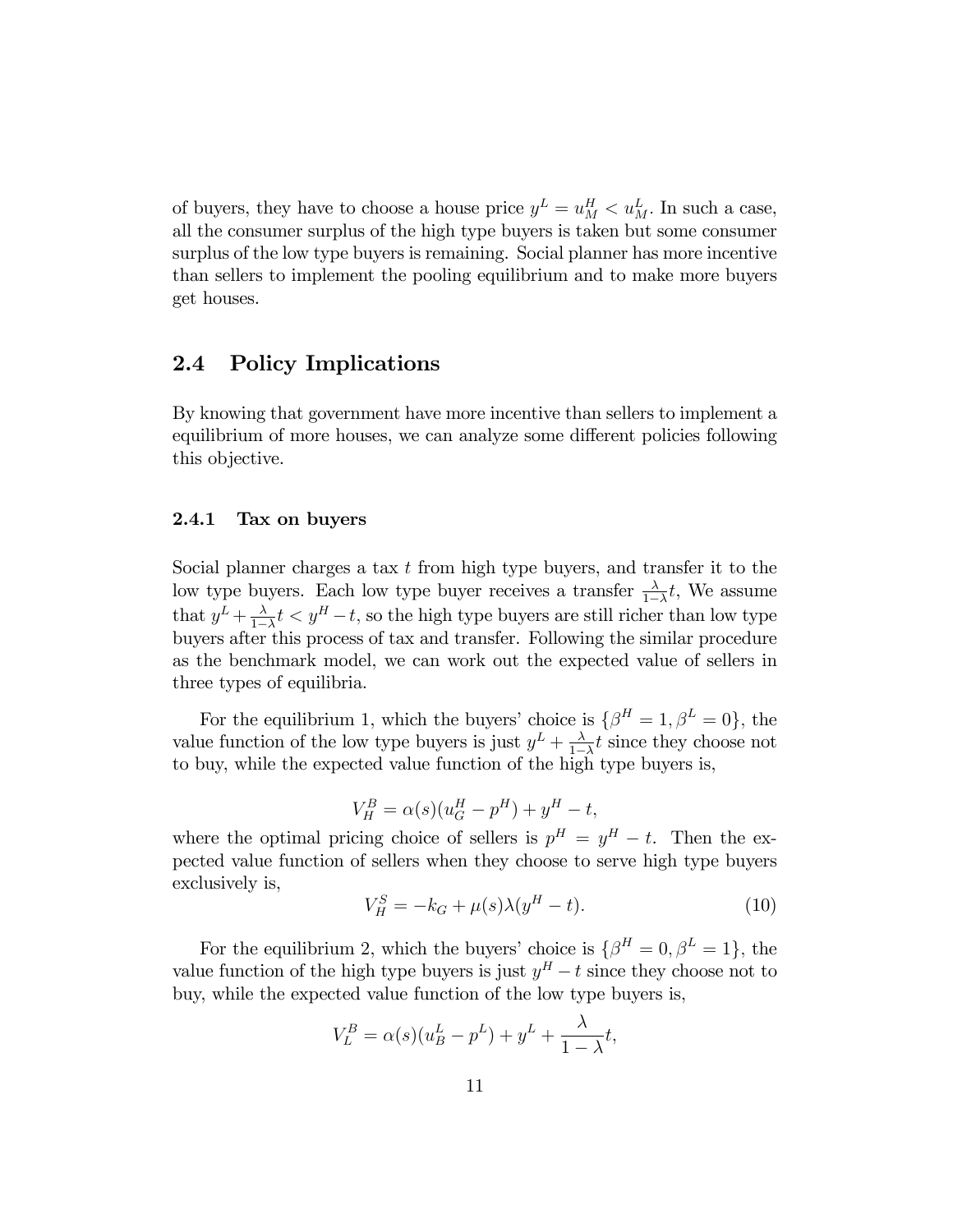where the optimal pricing choice of sellers is  $p^L = y^L + \frac{\lambda}{1 - \lambda}$  $\frac{\lambda}{1-\lambda}t$ . Then the expected value function of sellers when they choose to serve low type buyers exclusively is,

$$
V_L^S = -k_B + \mu(s)(1 - \lambda)(y^L + \frac{\lambda}{1 - \lambda}t). \tag{11}
$$

For the equilibrium 3, which the buyers' choice is  $\{\beta^H = 1, \beta^L = 1\}$ , the expected value functions are,

$$
V_H^B = \alpha(s)(u_M^H - p^M) + y^H - t,
$$
  

$$
V_L^B = \alpha(s)(u_M^L - p^M) + y^L + \frac{\lambda}{1 - \lambda}t,
$$

where the optimal pricing choice of sellers is  $p^M = y^L + \frac{\lambda}{1-\lambda}$  $\frac{\lambda}{1-\lambda}t$ . Then the expected value function of sellers when they choose to serve both types of buyers is,

$$
V_M^S = -k_M + \mu(s)(y^L + \frac{\lambda}{1-\lambda}t). \tag{12}
$$

The proposition in relation to this policy can be summarized as:

**Proposition 3** When government impose a lump-sum tax on the high type buyers, and transfer it to the low type buyers, sellers are more likely to invest the median set up cost and serve both types of buyers.

**Proof.** Comparing equations  $(10)$  and  $(11)$ , equilibrium 1 is better off if and only if,

$$
k_G - k_B < \mu(s)[\lambda y^H - (1 - \lambda)y^L - 2\lambda t].
$$

Comparing equations  $(10)$  and  $(12)$ , equilibrium 1 is better off if and only if,

$$
k_G - k_M < \mu(s)[\lambda y^H - y^L - \frac{(2-\lambda)\lambda t}{1-\lambda}].
$$

Comparing equations  $(11)$  and  $(12)$ , equilibrium 2 is better off if and only if,

$$
k_M - k_B > \mu(s)(\lambda y^L + \frac{\lambda^2 t}{1 - \lambda}).
$$

Now  $\gamma = \mu(s) [\lambda y^H - y^L - \frac{(2-\lambda)\lambda t}{1-\lambda}]$  $\frac{(-\lambda)\lambda t}{1-\lambda}$  and  $\delta = \mu(s)(\lambda y^L + \frac{\lambda^2 t}{1-\lambda^2})$  $\frac{\lambda^2 t}{1-\lambda}$ , comparing to the benchmark case, we find that  $\gamma$  decreases,  $\delta$  increases. Furthermore, the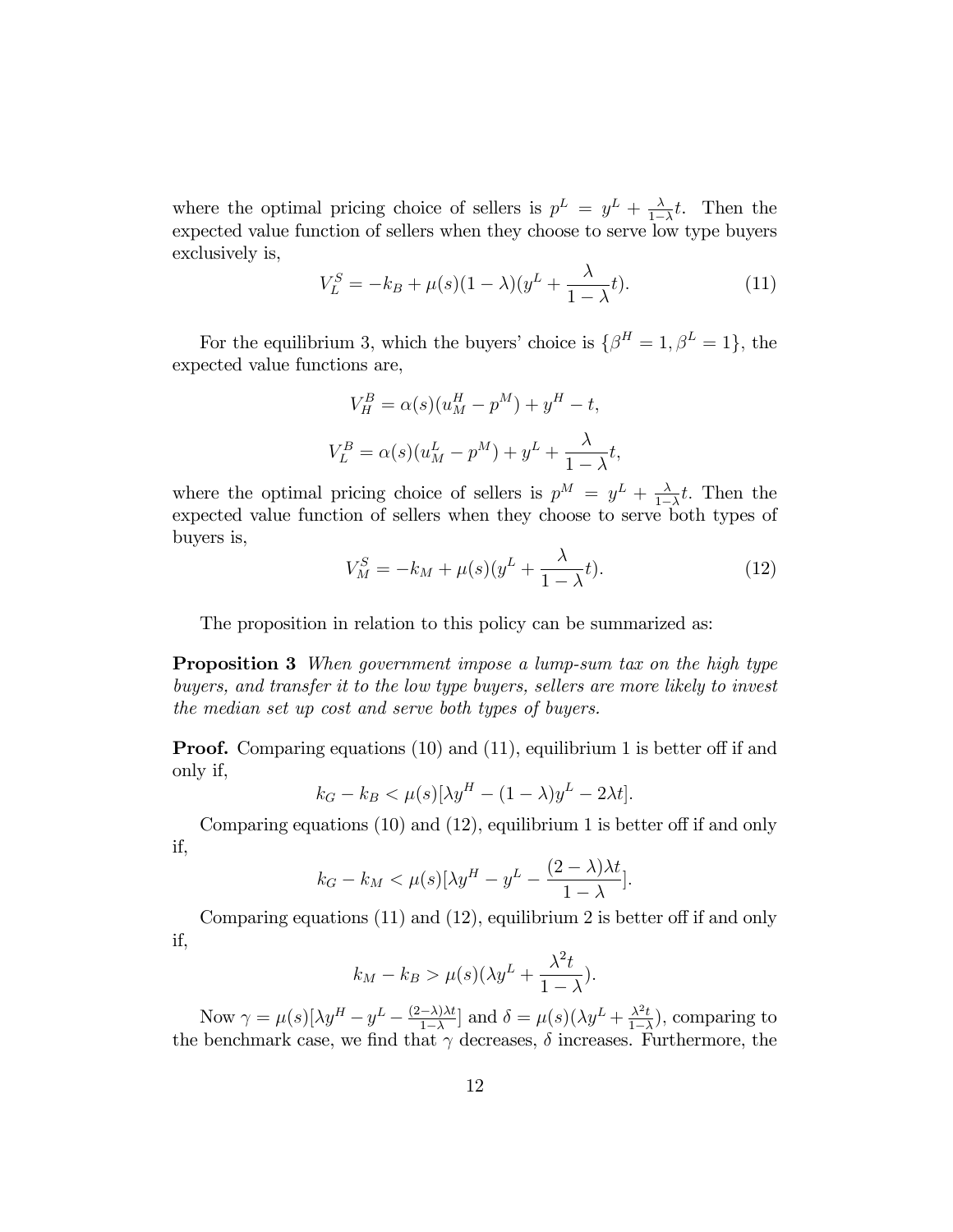

Figure 4: The effects of the tax on buyers.

interception  $\mu(s)[\lambda y^H - (1 - \lambda)y^L - 2\lambda t] < \mu(s)[\lambda y^H - (1 - \lambda)y^L]$ . Hence, we can draw the figure 4 showing that equation  $(4)$  shifts up, equation  $(5)$ shifts to left and equation (6) shifts down.  $\blacksquare$ 

#### 2.4.2 Tax on sellers

Now we consider the case that government charges a tax  $t$  on sellers, and transfer it to both high and low type buyers, then the cost of building a house becomes  $k_i + t$ , consumers' disposable income becomes  $y^i + \tau$ . such that  $t = s\tau$ . Following the similar procedure as the benchmark model, we can work out the expected value of sellers in three types of equilibria.

For the equilibrium 1, which the buyers' choice is  $\{\beta^H = 1, \beta^L = 0\}$ , the value function of the low type buyers is just  $y^L + \tau$  since they choose not to buy, while the expected value function of the high type buyers is,

$$
V_H^B = \alpha(s)(u_G^H - p^H) + y^H + \tau,
$$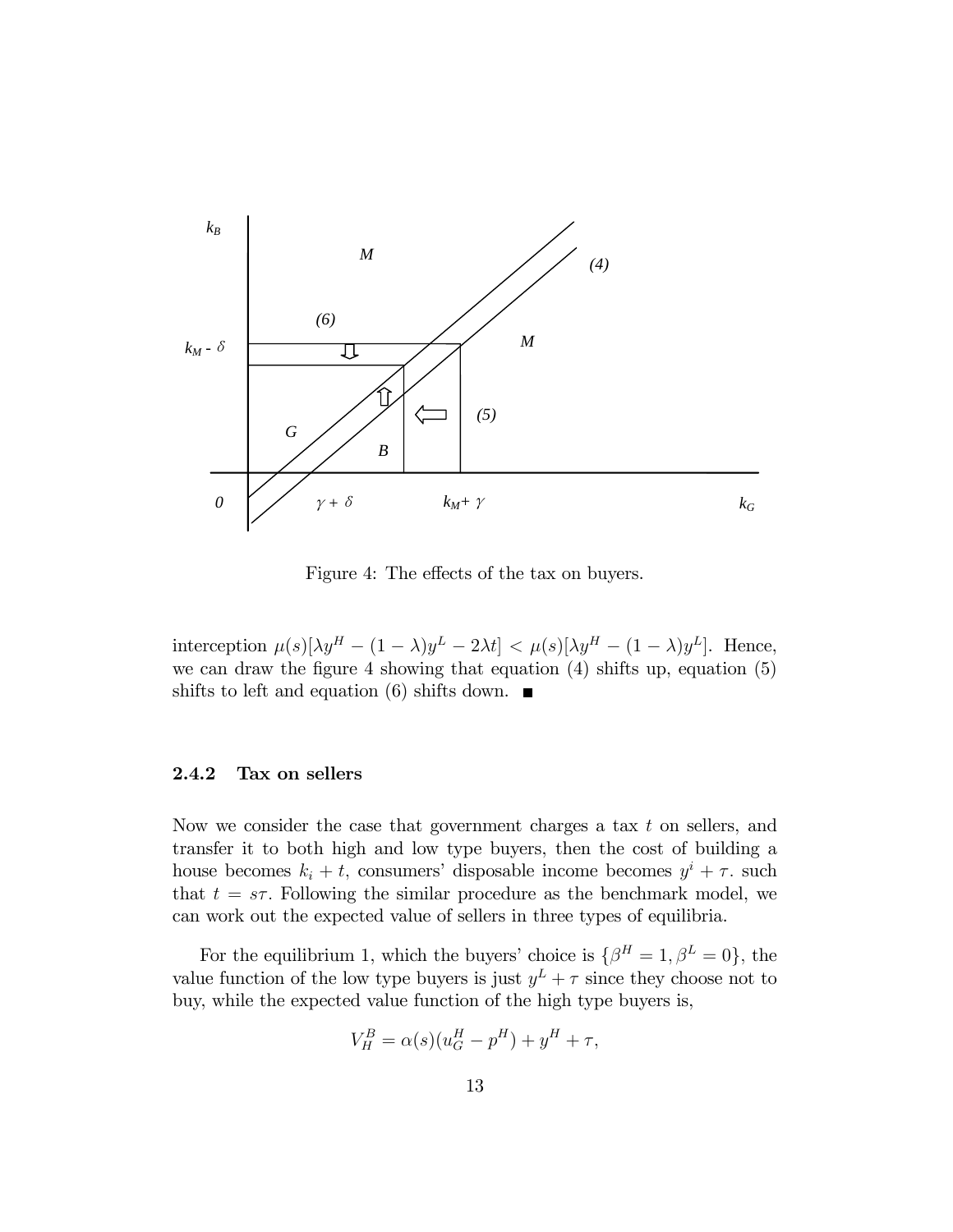where the optimal pricing choice of sellers is  $p^H = y^H + \tau$ . Then the expected value function of sellers when they choose to serve high type buyers exclusively is,

$$
V_H^S = -(k_G + t) + \mu(s)\lambda(y^H + \tau).
$$
 (13)

For the equilibrium 2, which the buyers' choice is  $\{\beta^H = 0, \beta^L = 1\}$ , the value function of the high type buyers is just  $y^H + \tau$  since they choose not to buy, while the expected value function of the low type buyers is,

$$
V_L^B = \alpha(s)(u_B^L - p^L) + y^L + \tau,
$$

where the optimal pricing choice of sellers is  $p^L = y^L + \tau$ . Then the expected value function of sellers when they choose to serve low type buyers exclusively is,

$$
V_L^S = -(k_B + t) + \mu(s)(1 - \lambda)(y^L + \tau). \tag{14}
$$

For the equilibrium 3, which the buyers' choice is  $\{\beta^H = 1, \beta^L = 1\}$ , the expected value functions are,

$$
V_H^B = \alpha(s)(u_M^H - p^M) + y^H + \tau,
$$
  

$$
V_L^B = \alpha(s)(u_M^L - p^M) + y^L + \tau,
$$

where the optimal pricing choice of sellers is  $p^M = y^L + \tau$ . Then the expected value function of sellers when they choose to serve both types of buyers is,

$$
V_M^S = -(k_M + t) + \mu(s)(y^L + \tau). \tag{15}
$$

The proposition in relation to this policy can be summarized as:

**Proposition 4** When government impose a lump-sum tax on the sellers, and transfer it to both types of buyers, sellers are more likely to invest the median set up cost and serve both types of buyers.

**Proof.** Comparing equations  $(13)$  and  $(14)$ , equilibrium 1 is better off if and only if,

$$
k_G - k_B < \mu(s)[\lambda y^H - (1 - \lambda)y^L + (2\lambda - 1)\tau].
$$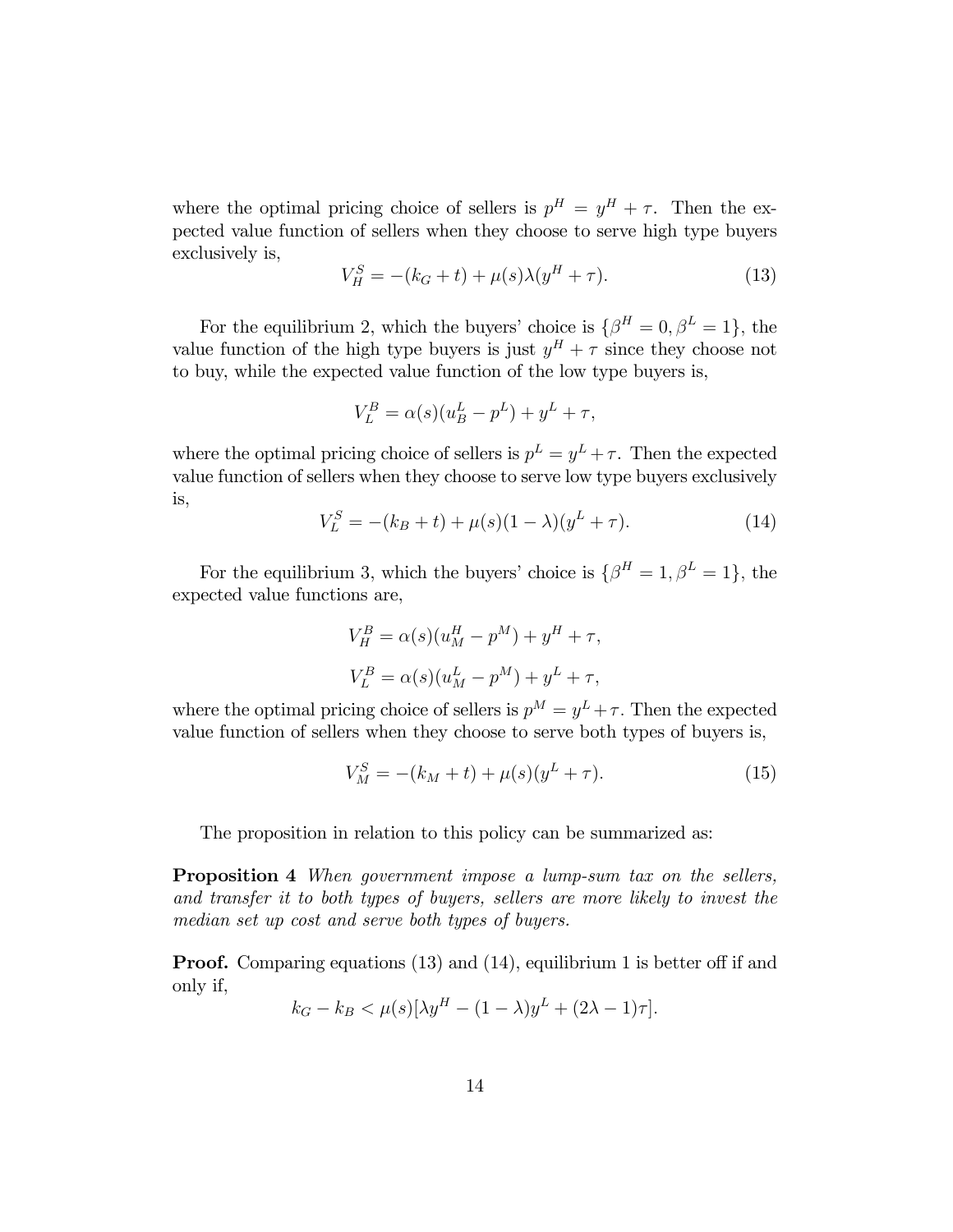

Figure 5: The effects of the tax on seller with  $\lambda = 0.5$ .

Comparing equations  $(13)$  and  $(15)$ , equilibrium 1 is better off if and only if,

$$
k_G - k_M < \mu(s)[\lambda y^H - y^L - (1 - \lambda)\tau].
$$

Comparing equations  $(14)$  and  $(15)$ , equilibrium 2 is better off if and only if,

$$
k_M - k_B > \mu(s)\lambda(y^L + \tau).
$$

Now  $\gamma = \mu(s)[\lambda y^H - y^L - (1 - \lambda)\tau]$  and  $\delta = \mu(s)\lambda(y^L + \tau)$ , and  $\gamma + \delta =$  $\mu(s)[\lambda y^H - (1 - \lambda)y^L + (2\lambda - 1)\tau],$  comparing to the benchmark case, we find that  $\gamma$  decreases,  $\delta$  increases but we do not know if  $\gamma + \delta$  increases or decreases, it depends on the value of  $\lambda$ . Hence, we can draw the Figure 4 showing that equation (5) shifts to left and equation (6) shifts down.  $\blacksquare$ 

Gini coefficient is related to the relative income  $y^H/y^L$ . As the relative income  $y^H/y^L$  decreases, the Gini coefficient is reduced, the income of low type buyers is relatively increased. Hence, to serve those low type buyers is more profitable for sellers. Sellers are more likely to serve both types of buyers, as Figure 5 shows.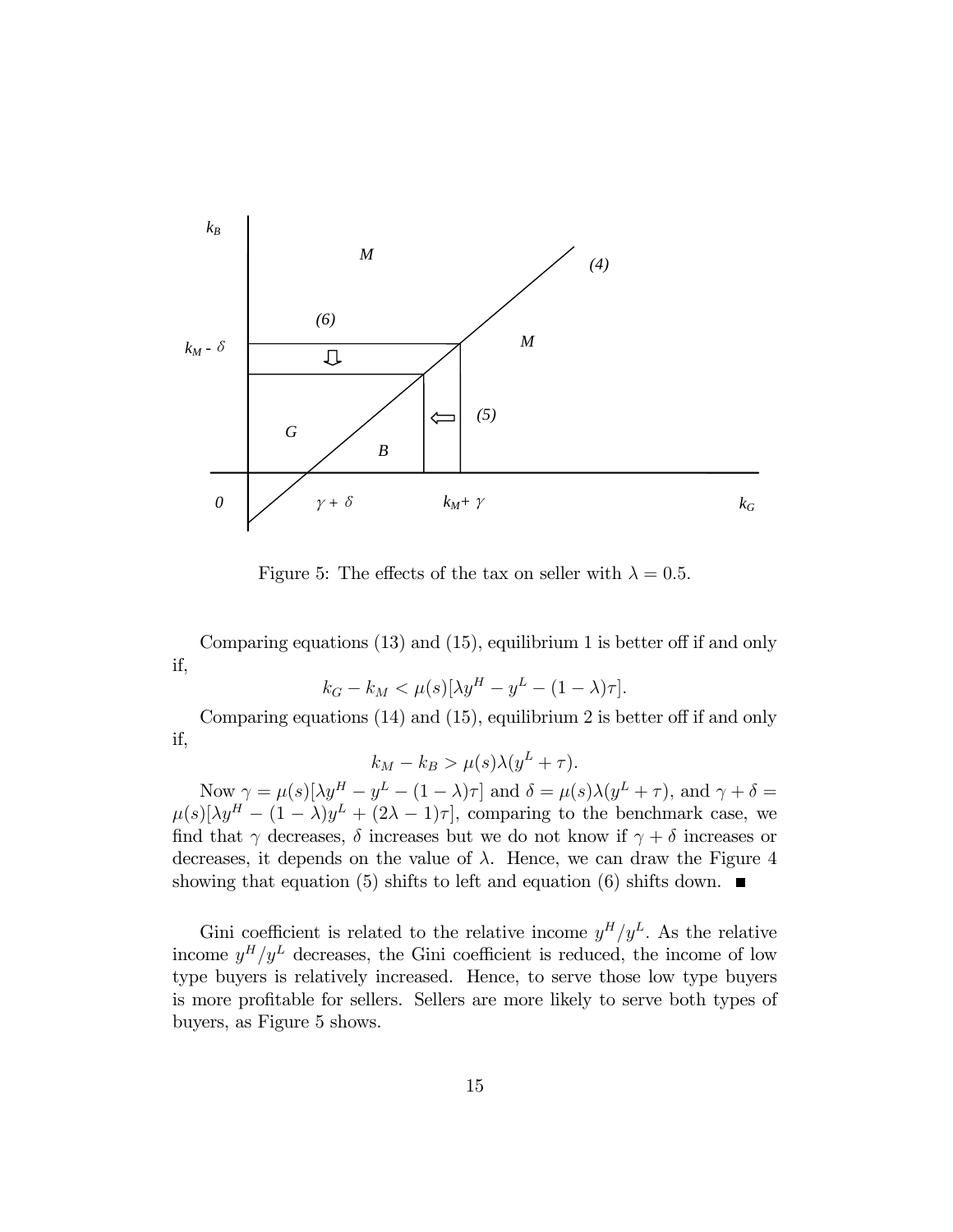# 3 Related Empirical Evidence

The immediate implication of the model implies that for a given growth rate of aggregate income, the higher the inequality it is more likely the housing market end up in one of the separating equilibrium, whether the price is set up high or low depends terms of trade of sellerís. In this section we collect empirical data to show if our argument meets the fact.

As there is no empirical data on seller's set up cost, we collected the data the Land Transaction Price Index from the National Bureau of Statistics. Although, the transaction price does not necessarily reflect the quality of a house, but this price contains information on location and scarcity of the land, and sellers' terms of trade of the market. The higher the price is, it reflects sellers are more willing to invest, in ex-ante, more in housing market, or the land use to build houses is valuable. There are prices of other input materials influence the set up cost, because of it is likely that these prices are determined in other market that is outside out model, we do not consider these factors.

We use the national level data of the Land Transaction Price from 2006 quarter 1 to 2010 quarter 1. Further, we fix the base year as  $2005^2$  and use the simple mathematical mean to find annual growth rate of the land price. Further, we collected the Gini index for China in the same periods. The Gini index in 2006 is calculated from Asian Development Bank, data for 2007 to 2009 we find it from CIA World Factbook, the 2010 data is averaged between Consensus Bureau and data we found through other medias. To make these two series to be comparable, we take log values of growth rate of land price. The following figure plots these two series.

The picture shows clear positive co-movements between the two series. The model predicts that if it profitable to serve the high type buyers exclusively, the economy converges to equilibrium 1 in which case seller invest more to attract higher type buyers and charge high price to screen out low type buyers. Considering the fact that the average GDP growth rate is more than 9% the 2006 to 2010, the high Gini index implies the wealth is mainly

 $2<sup>2</sup>$ In original time series, the base year is not fixed, and the index is calculated by taking last year as the benchmark.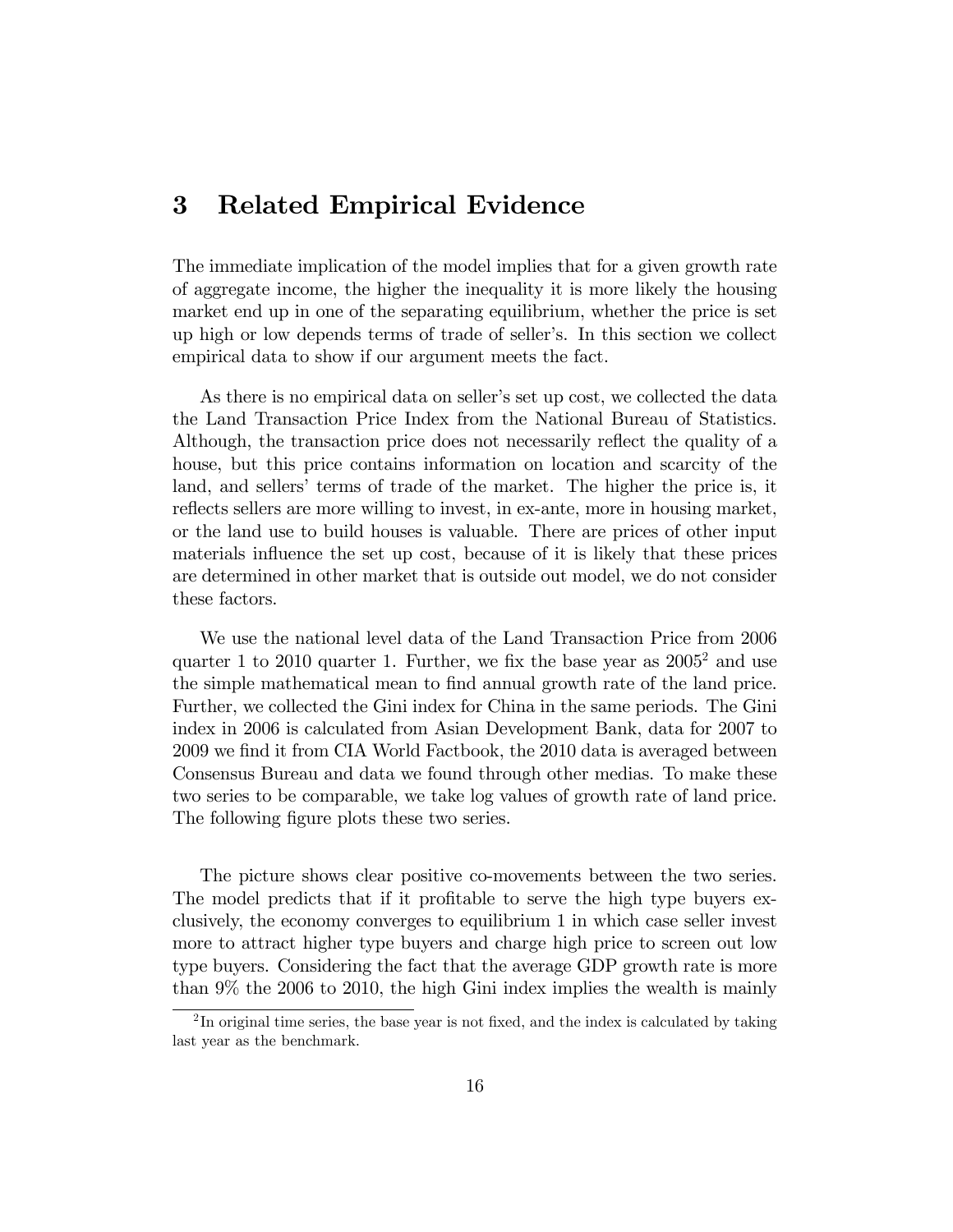

Figure 6: The relationship between Gini coefficient and land price in China, 2006-2010.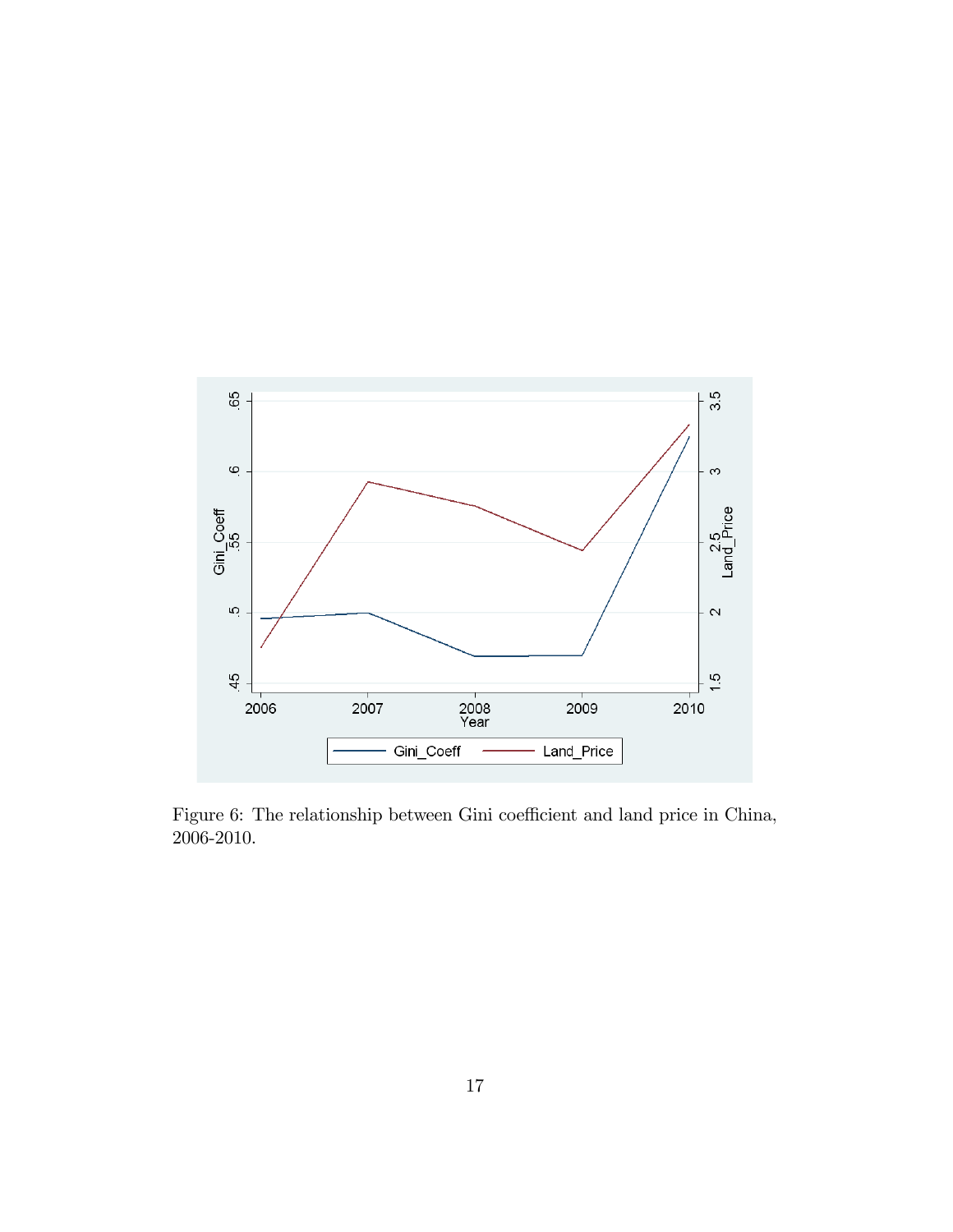accumulated in the hands of rich people (otherwise the Gini coefficient should show steady decrease by catching up effect). As high income people's wealth is piling up, it becomes profitable to serve those people with high set up cost houses and charging high price. Hence the seller investment more in housing market, the direct effect will be soaring up land price. It explains why the land price is increasing with Gini coefficient, it is straightforward to conclude the housing price in same period will increase, hence, we did not show this series in the graph.

After experiencing a dramatic increasing in property price from October, 2009, Chinese government try to cooling the hot housing market by using some policies including tightening restrictions on down pay request of land transactions and increasing the requirement of mortgage application. From our analysis, we can find that the first policy will increases the set up cost of sellers hence reduces the profit margin in serving both types of buyers, the market in favor of equilibrium 1 hence it will increase the property price. For the second policy, which aims to reduce speculative demand of high type buyers, will also decrease the disposable income of low type buyers, then sellers may find it is still profitable to serve high type buyers exclusively.

Because of the analysis of government policies in the previous and the related empirical evidence shown above, to maximize social welfare and provide houses to more buyers, a government should focus on reducing the relative income of buyers. As the inequality of buyers' income is decreasing, sellers will find that the profit margin of serving only one type of buyers is also reducing. They have more incentive to provide the median quality houses to all the buyers.

# 4 Conclusion

The paper provides us some interesting comparative static properties which allow us to do policy experiments. In our model, some re-distributive taxation policy will drive down the profit margin of sellers who choose to serve the high type buyers exclusively, the trade-offs is in favor of serving both types of buyers. Through, the final result depends on the set up cost for different type of houses but the asking price of sellers will be reduced. Second,